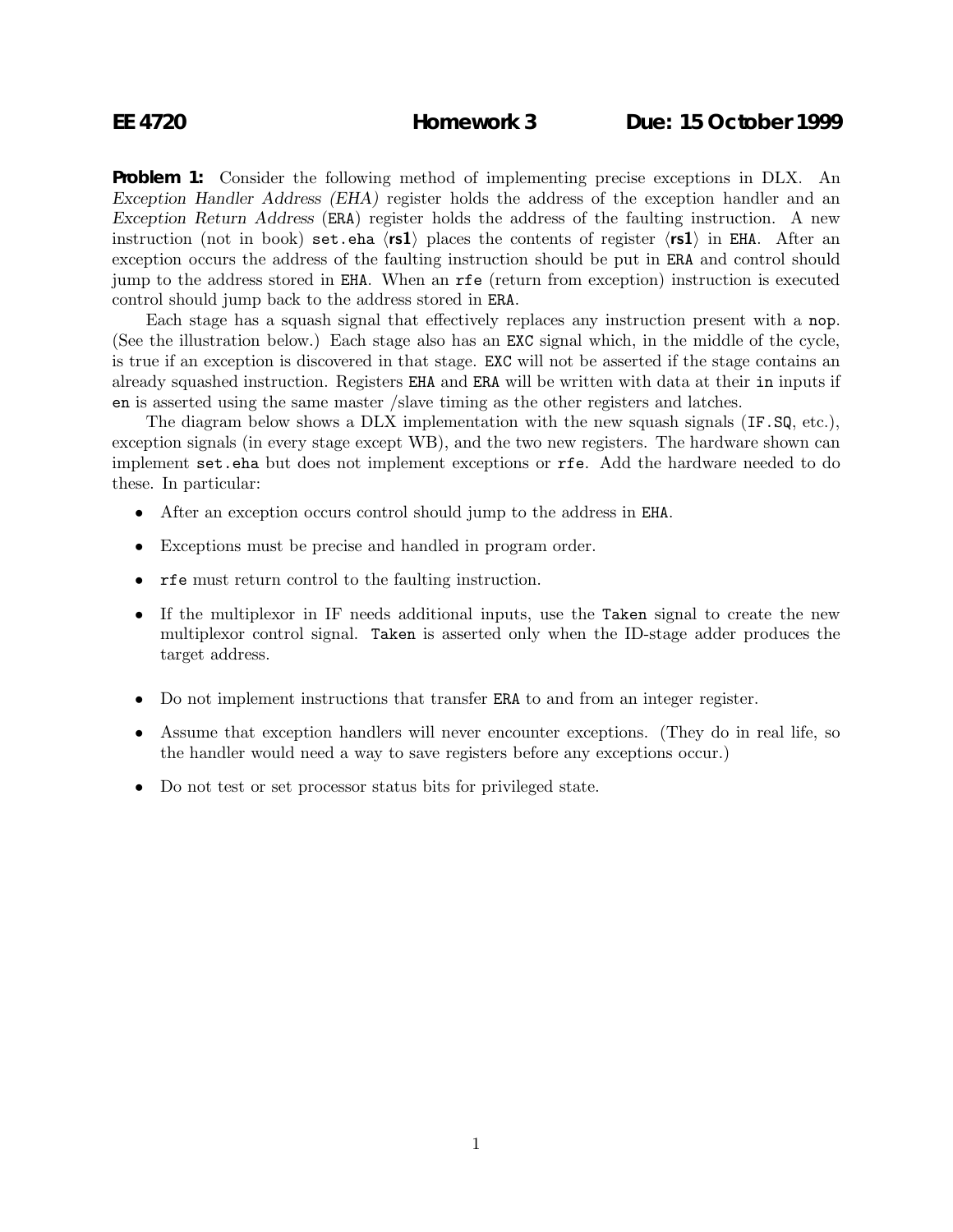

Continued on next page.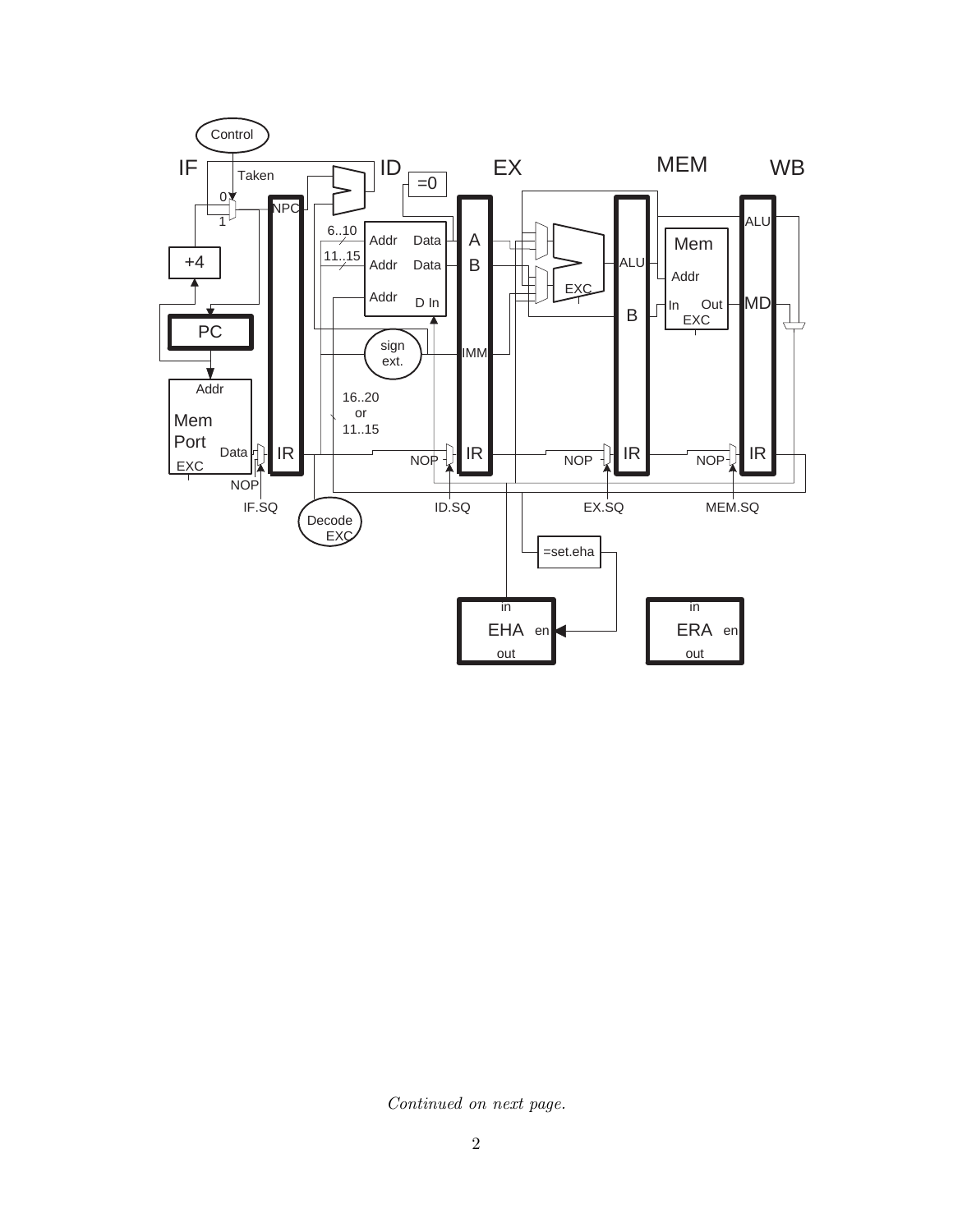Based on your design, show a pipeline execution diagram for the code below in which the lw instruction raises a page fault exception in MEM and ant raises an illegal instruction exception in ID. Show the execution through the first two lines of the handler. Also show execution of the return from the handler and the second call of the handler for the ant instruction.

```
lhi r20, hi(HANDLER) ! Put high 16 bits in r20.
or r20, r20, lo(HANDLER) ! Put low 16 bits in r20
set.eha r20 120 120 120 120 121 121 121 121 121 121 121 121 121 121 121 121 121 121 121 121 121 121 121 121 121 121 121 121 121 121 121 121 121 121 121 
add r1, r2, r3
lw r4, 0(r5)
ant r6, r7, r8
sub r9, r10, r11
and r12, r13, r15
or r15, r16, r17
HANDLER:
sw 1000(r0), r1
sw 1004(r0), r2
...
! Return address still in ERA.
lw r1, 1000(r0)
rfe ! Handler returns here, code below shouldn't execute.
LINEX:
add r1, r2, r3
sub r4, r5, r6
xor r7, r8, r9
```